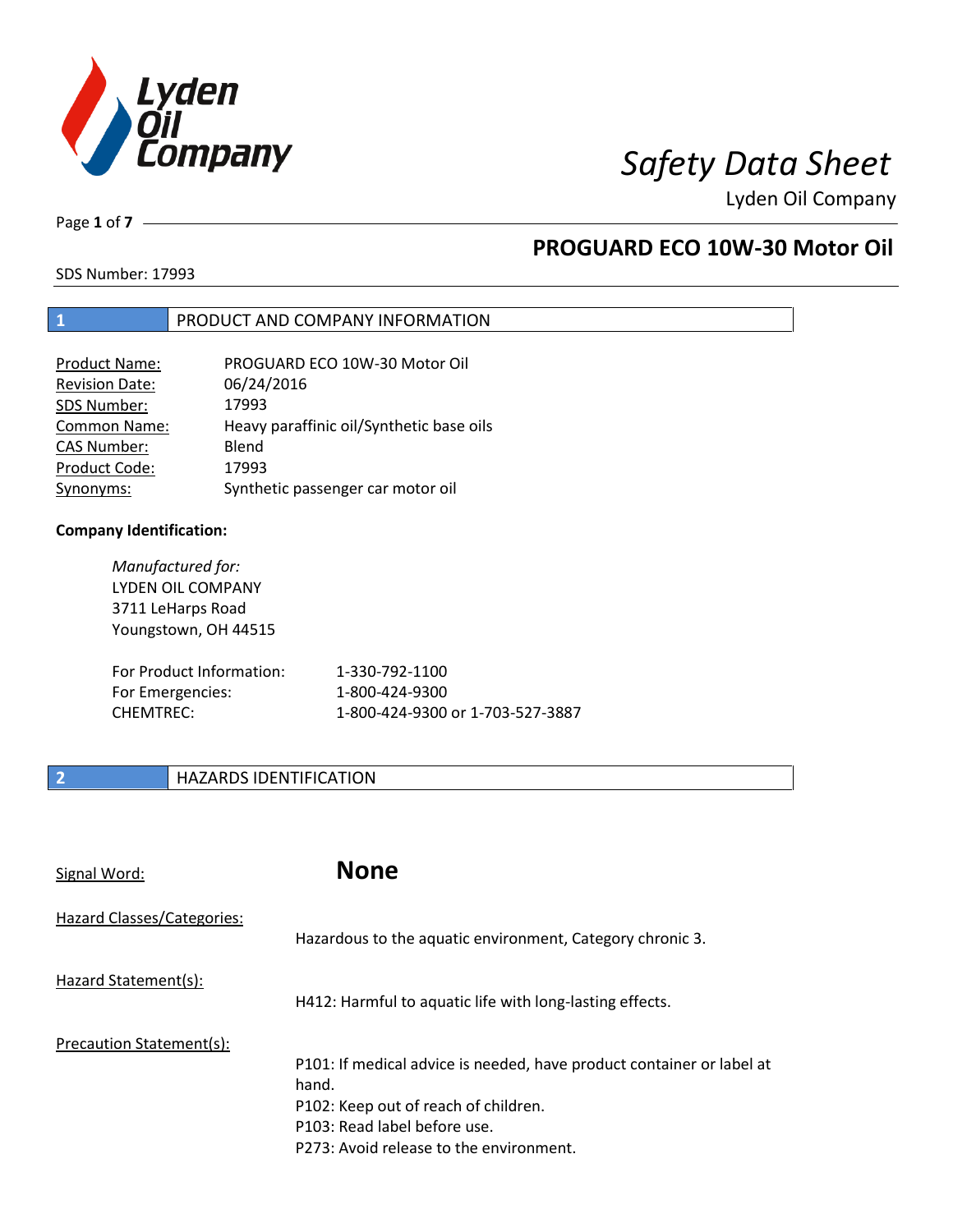

Lyden Oil Company

Page **2** of **7**

### **PROGUARD ECO 10W-30 Motor Oil**

SDS Number: 17993

Other Hazard Statement(s):

Repeated exposure may cause skin dryness or cracking.

|  | COMPOSITION / INFORMATION ON INGREDIENTS |
|--|------------------------------------------|
|--|------------------------------------------|

Ingredients:

*Mixture of the substances listed below with nonhazardous additions.* 

| <b>Chemical Name</b>                                      | <b>CAS Number</b> | Percentage |
|-----------------------------------------------------------|-------------------|------------|
| Distillates (petroleum), solvent-dewaxed heavy paraffinic | 64742-65-0        | 60-80      |
| Synthetic base oils                                       | N/A               | $10 - 35$  |
| Additives                                                 | N/A               | $5 - 15$   |
| Zinc Alkyldithiophosphate                                 | 68649-42-3        | $<$ 5      |

*\*Any concentration shown as a range is to protect confidentiality or is due to batch variation.*

**4** FIRST AID MEASURES

#### Description of First Aid Measures:

| Inhalation:   |                                                                                                                   |
|---------------|-------------------------------------------------------------------------------------------------------------------|
|               | If symptoms develop, move victim to fresh air. If symptoms persist,<br>obtain medical attention.                  |
| Skin Contact: |                                                                                                                   |
|               | Wash with soap and water. Remove contaminated clothing and wash<br>before reuse. Get medical attention if needed. |
| Eye Contact:  |                                                                                                                   |
|               | Rinse opened eye for several minutes under running water. If<br>symptoms persist, consult medical attention.      |
| Ingestion:    |                                                                                                                   |
|               | Rinse mouth with water. If symptoms develop, obtain medical<br>attention.                                         |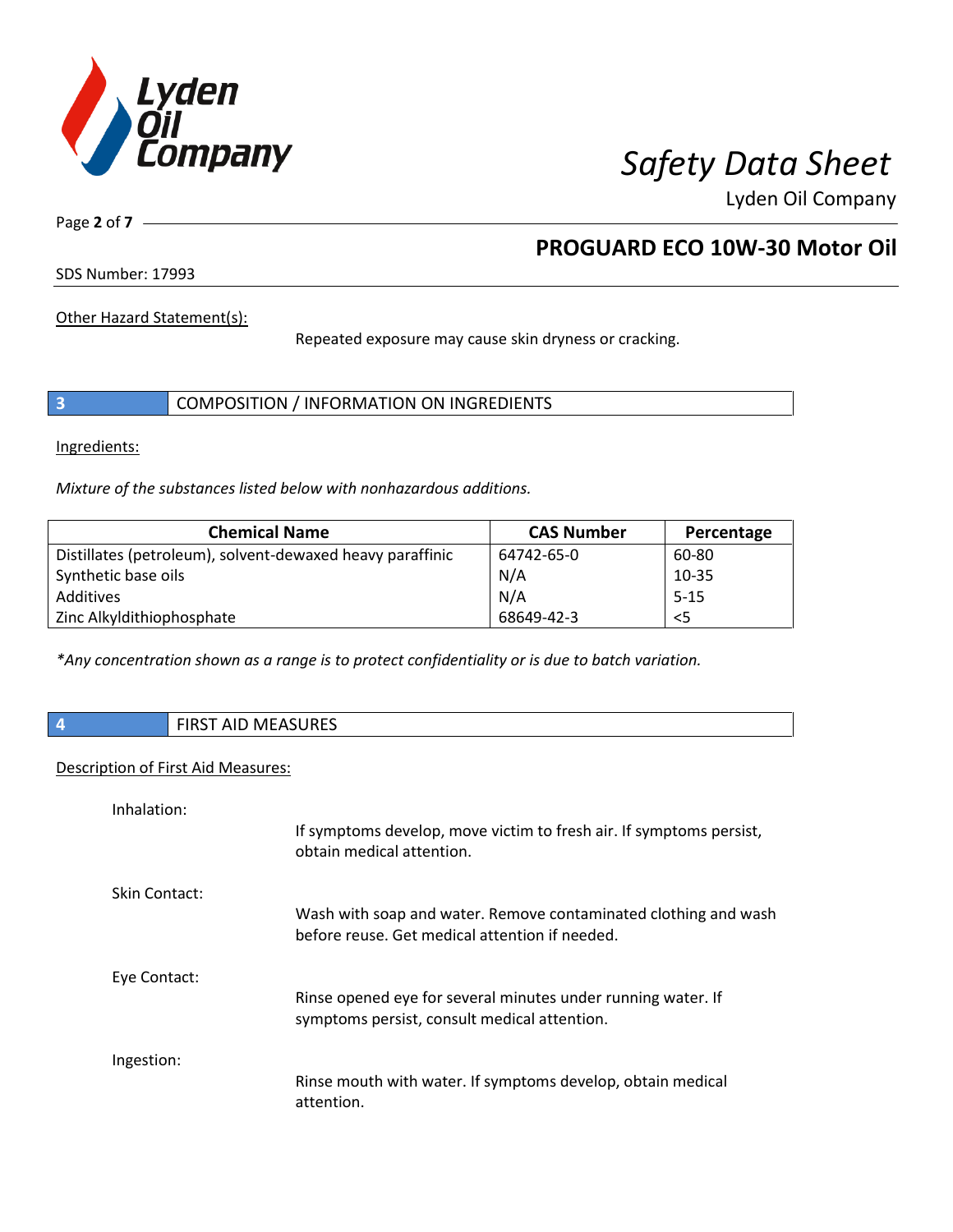

Lyden Oil Company

SDS Number: 17993

Page **3** of **7**

### **PROGUARD ECO 10W-30 Motor Oil**

| Symptoms and Effects, both acute and delayed: | No further relevent data available.                                                                                                                                                               |
|-----------------------------------------------|---------------------------------------------------------------------------------------------------------------------------------------------------------------------------------------------------|
| <b>Recommended Actions:</b>                   | Treat symptomatically. Call a doctor or poison<br>control center for guidance.                                                                                                                    |
| <b>FIRE FIGHTING MEASURES</b><br>5            |                                                                                                                                                                                                   |
| Recommended Fire-Extinguishing Equipment:     | Use dry powder, foam, or carbon dioxide fire<br>extinguishers. Water may be ineffective in fighting<br>an oil fire unless used by experienced fire fighters.                                      |
| Possible Hazards During a Fire:               | Hazardous combustion products may include: A<br>complex mixture of airborne solid and liquid<br>particulates and gases (smoke). Carbon monoxide.<br>Unidentified organic and inorganic compounds. |
| Recommendations to Firefighters:              | No special measures required.                                                                                                                                                                     |
| <b>ACCIDENTAL RELEASE MEASURES</b><br>6       |                                                                                                                                                                                                   |
| <b>Personal Precautions:</b>                  | Avoid contact with skin, eyes, and clothing.<br>Keep away from sources of ignition.                                                                                                               |
| <b>Emergency Procedures:</b>                  | Contain spilled material, collect in suitable and<br>properly labeled containers.                                                                                                                 |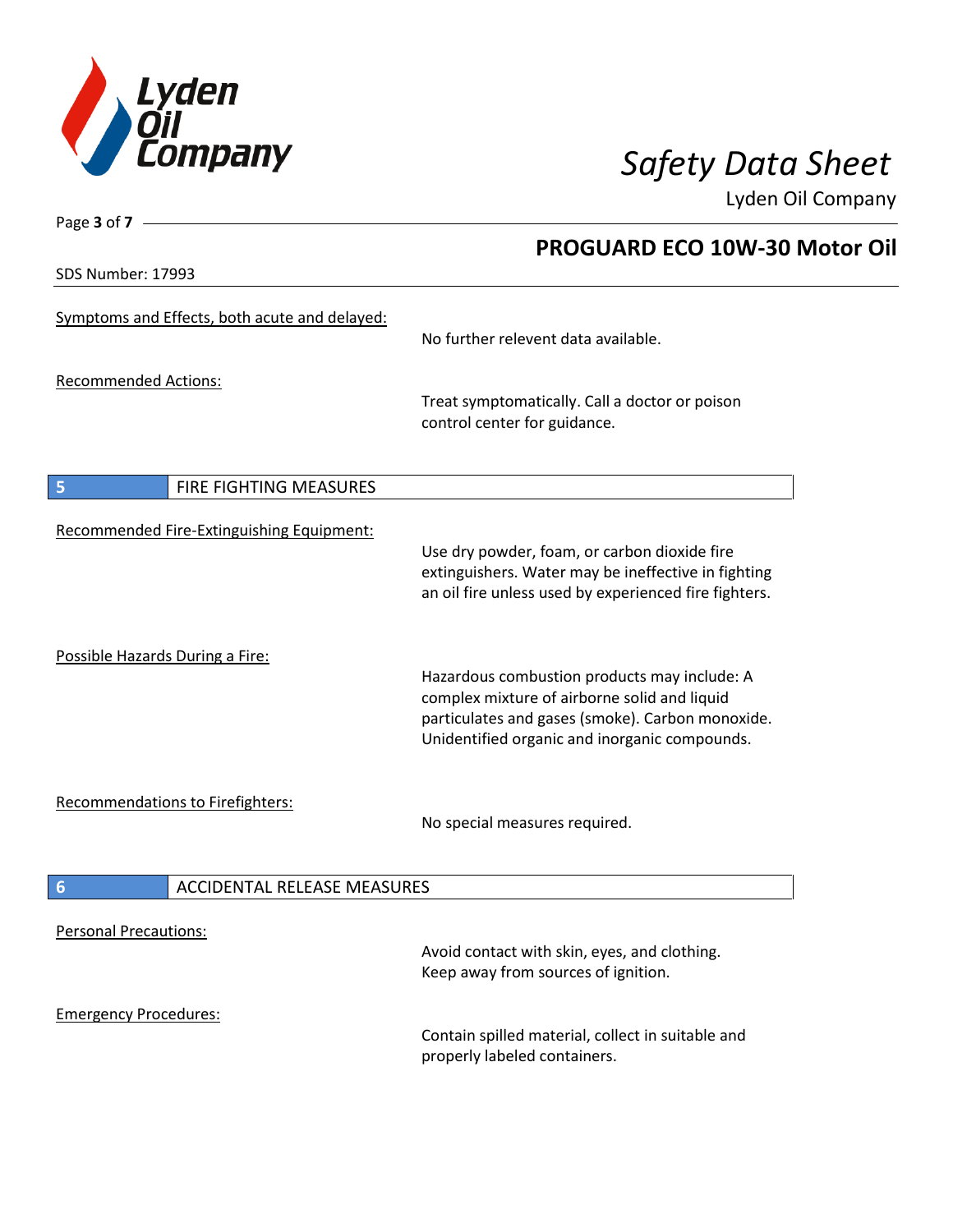

Page **4** of **7**

# *Safety Data Sheet*

Lyden Oil Company

|                              |                                   | <b>PROGUARD ECO 10W-30 Motor Oil</b>                                                                                |
|------------------------------|-----------------------------------|---------------------------------------------------------------------------------------------------------------------|
| <b>SDS Number: 17993</b>     |                                   |                                                                                                                     |
|                              | <b>Environmental Precautions:</b> |                                                                                                                     |
|                              |                                   | Do not allow to reach sewage system or any water<br>course.<br>Do not allow to enter ground waters.                 |
| Cleanup Procedures:          |                                   |                                                                                                                     |
|                              |                                   | Pick up excess with inert absorbant material.                                                                       |
| $\overline{7}$               | <b>HANDLING AND STORAGE</b>       |                                                                                                                     |
| <b>Handling Precautions:</b> |                                   |                                                                                                                     |
|                              |                                   | Handle with care and avoid spillage on the floor.<br>Do not cut, weld, drill, grind, braze, or solder<br>container. |
|                              | <b>Storage Requirements:</b>      | Keep container tightly sealed.<br>Keep away from sources of ignition.                                               |
| 8                            |                                   | EXPOSURE CONTROLS / PERSONAL PROTECTION                                                                             |
| <b>Exposure Limits:</b>      |                                   | -64742-65-0 Distillates (petroleum), solvent-dewaxed heavy paraffinic (60-80%):                                     |
|                              |                                   | ACGIH TLV - Long-term value: 5mg/m <sup>3</sup><br>OSHA PEL - Long-term value: 5mg/m <sup>3</sup>                   |
| <b>Engineering Controls:</b> |                                   | All ventilation should be designed in accordance<br>with OSHA standard (29 CFR 1910.94).                            |
|                              | Personal Protective Equipment:    |                                                                                                                     |
|                              |                                   | Wash hands before breaks and at the end of work.<br>Use safety glasses and gloves.                                  |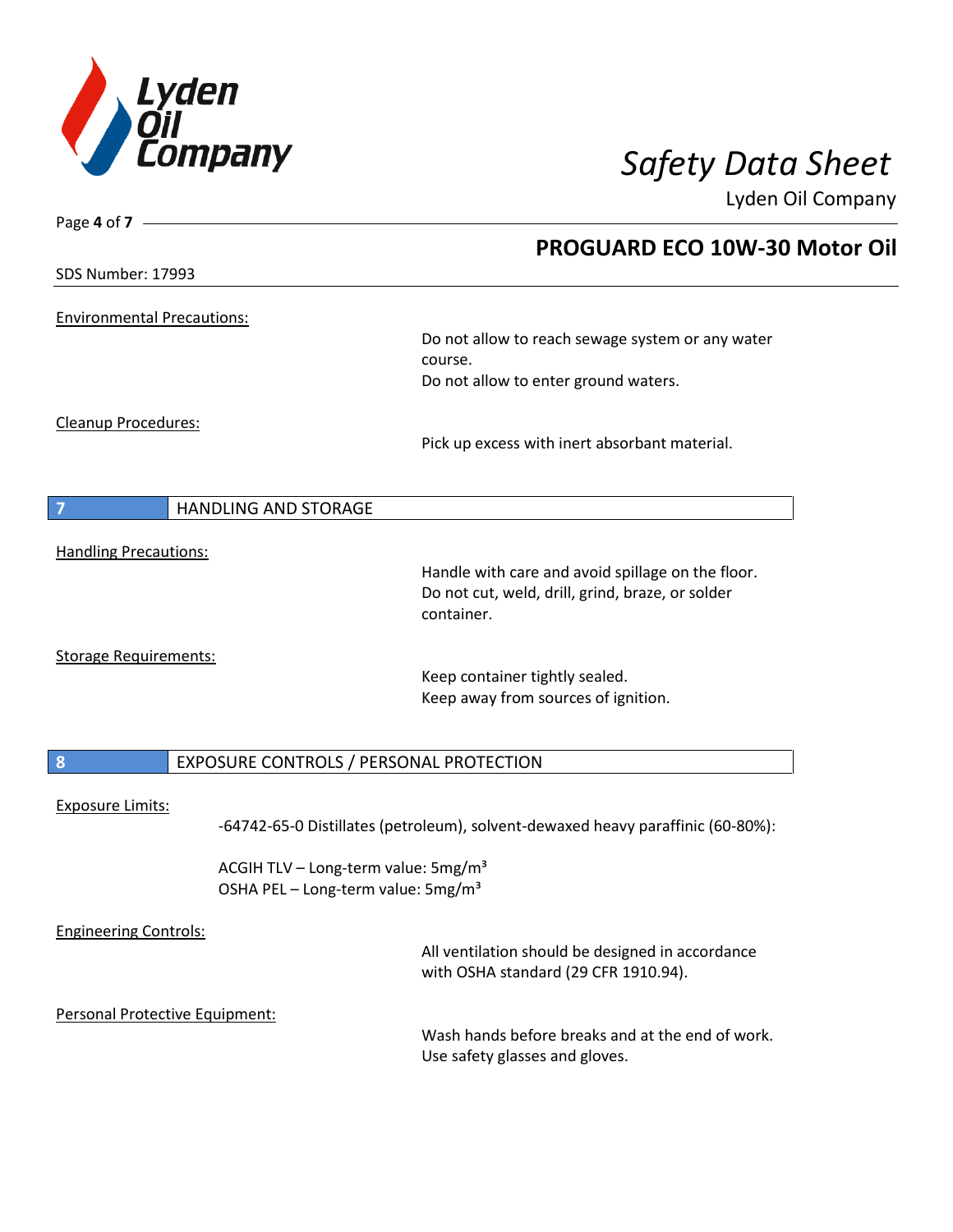

Lyden Oil Company

Page **5** of **7**

 $\overline{\phantom{a}}$ 

### **PROGUARD ECO 10W-30 Motor Oil**

## SDS Number: 17993

### **9** PHYSICAL AND CHEMICAL PROPERTIES

| Color:                        | Amber                                          |
|-------------------------------|------------------------------------------------|
| <b>Physical State:</b>        | Liquid                                         |
| Odor:                         | Data not available                             |
| <b>Odor Threshold:</b>        | Data not available                             |
| pH:                           | Data not available                             |
| <b>Melting Point:</b>         | Data not available                             |
| <b>Boiling Point:</b>         | Data not available                             |
| <b>Boiling Range:</b>         | Data not available                             |
| Flash Point:                  | 176.7° C / 350.1° F (COC Method)               |
| <b>Evaporation Rate:</b>      | Data not available                             |
| Flammability:                 | Data not available                             |
| Flammability Limits:          | Data not available                             |
| Vapor Pressure:               | Data not available                             |
| Vapor Density:                | Data not available                             |
| <b>Relative Density:</b>      | 7.30 pounds per gallon at 60°F                 |
| Solubilities:                 | Insoluble in water                             |
| <b>Partition Coefficient:</b> | Data not available                             |
| Auto-Ignition Temperature:    | Data not available                             |
| Decomposition Temperature:    | Data not available                             |
| Viscosity:                    | 10.6 mm <sup>2</sup> /sec (kinematic at 100°C) |

| <b>10</b>                   | STABILITY AND REACTIVITY |                                                                  |
|-----------------------------|--------------------------|------------------------------------------------------------------|
| Stability:                  |                          |                                                                  |
|                             |                          | Stable under normal conditions.                                  |
| Reactivity:                 |                          |                                                                  |
|                             |                          | Not reactive under normal conditions.                            |
| <b>Conditions to Avoid:</b> |                          |                                                                  |
|                             |                          | Extreme temperature, sparks, open flame, and<br>direct sunlight. |
| <b>Hazardous Reactions:</b> |                          |                                                                  |

No known hazardous reactions.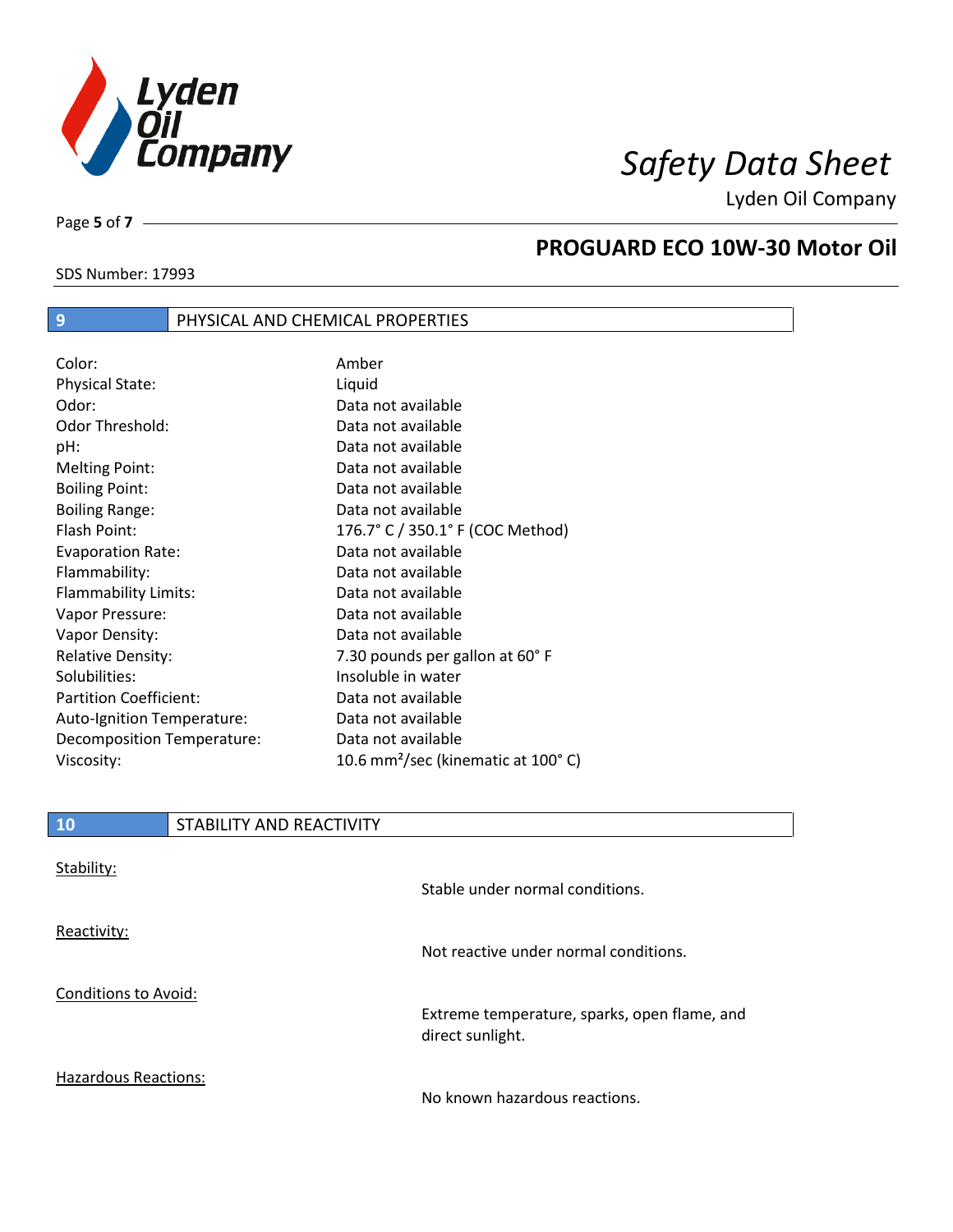

# *Safety Data Sheet*

Lyden Oil Company

| Page 6 of $7 -$                                      |                                                                                                                           |  |
|------------------------------------------------------|---------------------------------------------------------------------------------------------------------------------------|--|
|                                                      | <b>PROGUARD ECO 10W-30 Motor Oil</b>                                                                                      |  |
| SDS Number: 17993                                    |                                                                                                                           |  |
| Incompatible Materials:                              |                                                                                                                           |  |
|                                                      | No further relevant information available.                                                                                |  |
| <b>Decomposition Products:</b>                       |                                                                                                                           |  |
|                                                      | Hazardous decomposition products are not<br>expected to form.                                                             |  |
| <b>TOXICOLOGICAL INFORMATION</b><br><b>11</b>        |                                                                                                                           |  |
| Routes of Exposure:                                  |                                                                                                                           |  |
|                                                      | Skin and eye contact are the primary routes of<br>exposure although exposure may occur following<br>accidental ingestion. |  |
| <b>Exposure Effects:</b>                             |                                                                                                                           |  |
|                                                      | Repeated skin contact may cause dermatitis or an<br>oil acne.                                                             |  |
| <b>Measures of Toxicity:</b>                         |                                                                                                                           |  |
|                                                      | No test data available.                                                                                                   |  |
| Carcinogenic/Mutagenic Precautions:                  |                                                                                                                           |  |
|                                                      | Non-carcinogenic and not expected to be<br>mutagentic.                                                                    |  |
| 12<br><b>ECOLOGICAL INFORMATION</b>                  |                                                                                                                           |  |
| <b>Ecological Precautions:</b>                       |                                                                                                                           |  |
|                                                      | Avoid exposing to the environment.                                                                                        |  |
| <b>Ecological Effects:</b>                           |                                                                                                                           |  |
| No specific environmental or aquatic data available. |                                                                                                                           |  |
| 13<br>DISPOSAL CONSIDERATIONS                        |                                                                                                                           |  |
| Disposal Methods:                                    |                                                                                                                           |  |

Dispose of waste material in accordance with all local, state, and federal requirements.